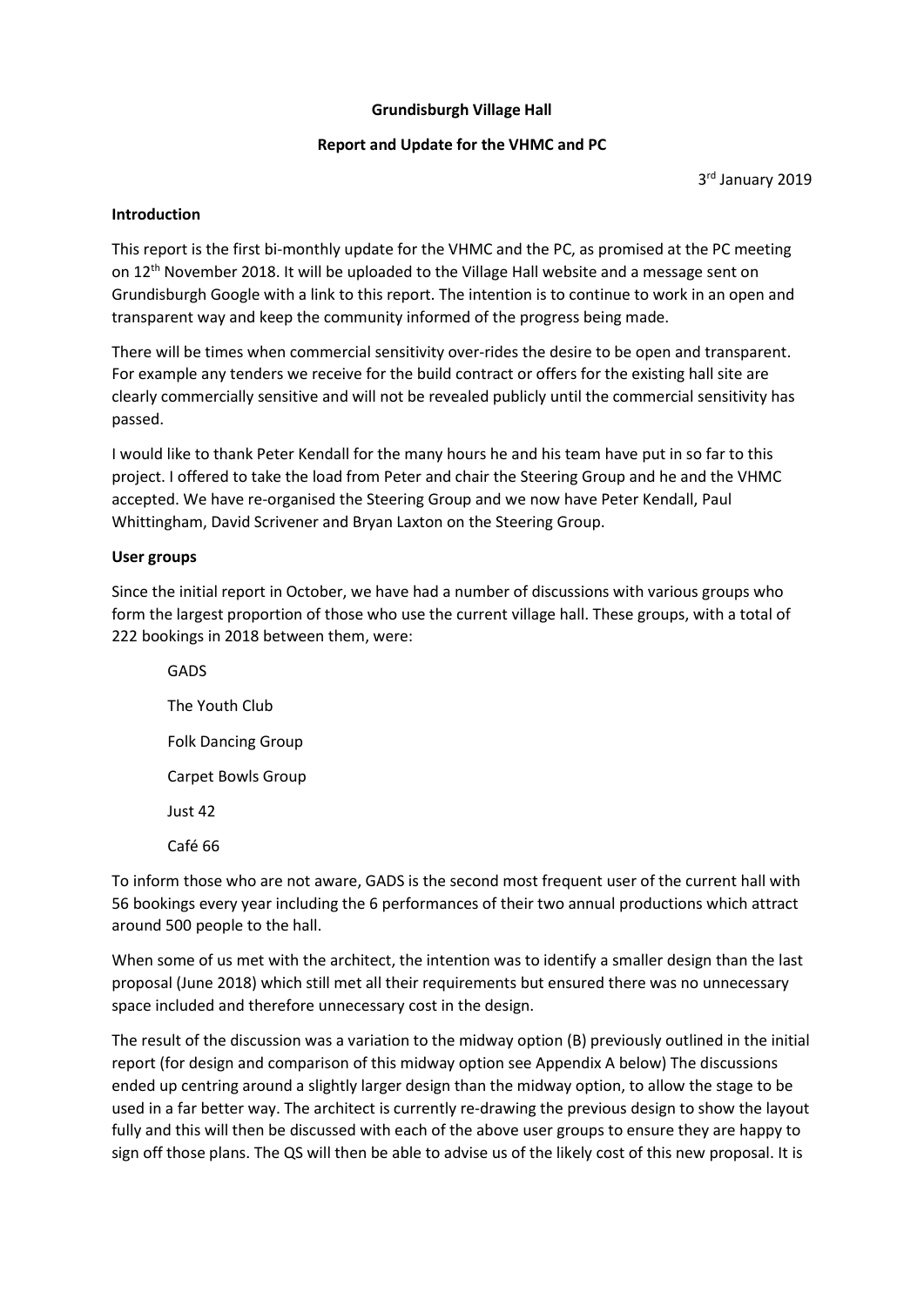probably a 10-15% or so increase in the floor area of the midway option and therefore in the order of a 10-15% increase in total costs.

This new design will need a new planning consent.

#### Community Feedback

We have received quite a lot of feedback after the appeal for comments in the initial report. The overall sense we get from these comments is positive and the vast majority are encouraging us to continue our efforts to build a new hall. We have sought the permission of everyone who wrote, to publish their comments and almost all have given permission, either with their names being noted, or anonymously. All the comments we are able to publish are attached in Appendix B below.

We continue to welcome feedback from anybody and everybody and intend to continue to publish these comments where permissible.

#### Property Advisors

The initial report recommended we start to identify a property firm to advise us on the value and the best way and time to market the existing village hall site. In November we approached 6 firms of agents to seek proposals to advise us. As a specific strategy, these firms ranged from local to regional to national advisors. The firms we approached (in alphabetical order) were:

Bedfords

Fenn Wright

Mortimers

Savills

Strutt & Parker

Woodcock & Sons

Of those we approached, 5 responded positively and made a proposal. We scored each of the proposals according to a number of criteria, being the issues we asked them to address in their submissions. We chose to interview three of the five agents and from this our recommendation to the VHMC is that we appoint Savills which we believe would be the most appropriate advisor for us.

We were impressed by the quality of advice and experience of the lead person, Andy Redman who will take personal responsibility for this instruction. We see it as a definite positive that Andy lives in Grundisburgh and therefore will want to ensure the site sale is a success and that we get the best possible deal. Andy is a Director at Savills who has been leading Savills' development team in Chelmsford since 2006, focusing on strategic land and development consultancy/agency. Savills' fee is 2.00% + VAT of the sales price of the site, but with no liability on us for any fees if the site does not sell. Their recommended asking price for the site is £250,000. There will be some modest costs for marketing once we move to that phase, but we have some work to do before marketing commences - see below.

We believe Savills will be excellent advisors to us because of their experience in the sale of residential development sites and in particular Andy Redman's local knowledge and commitment to this instruction. Over the months ahead we will need to navigate the tricky path from preparing, to marketing to completing the sale of the current site.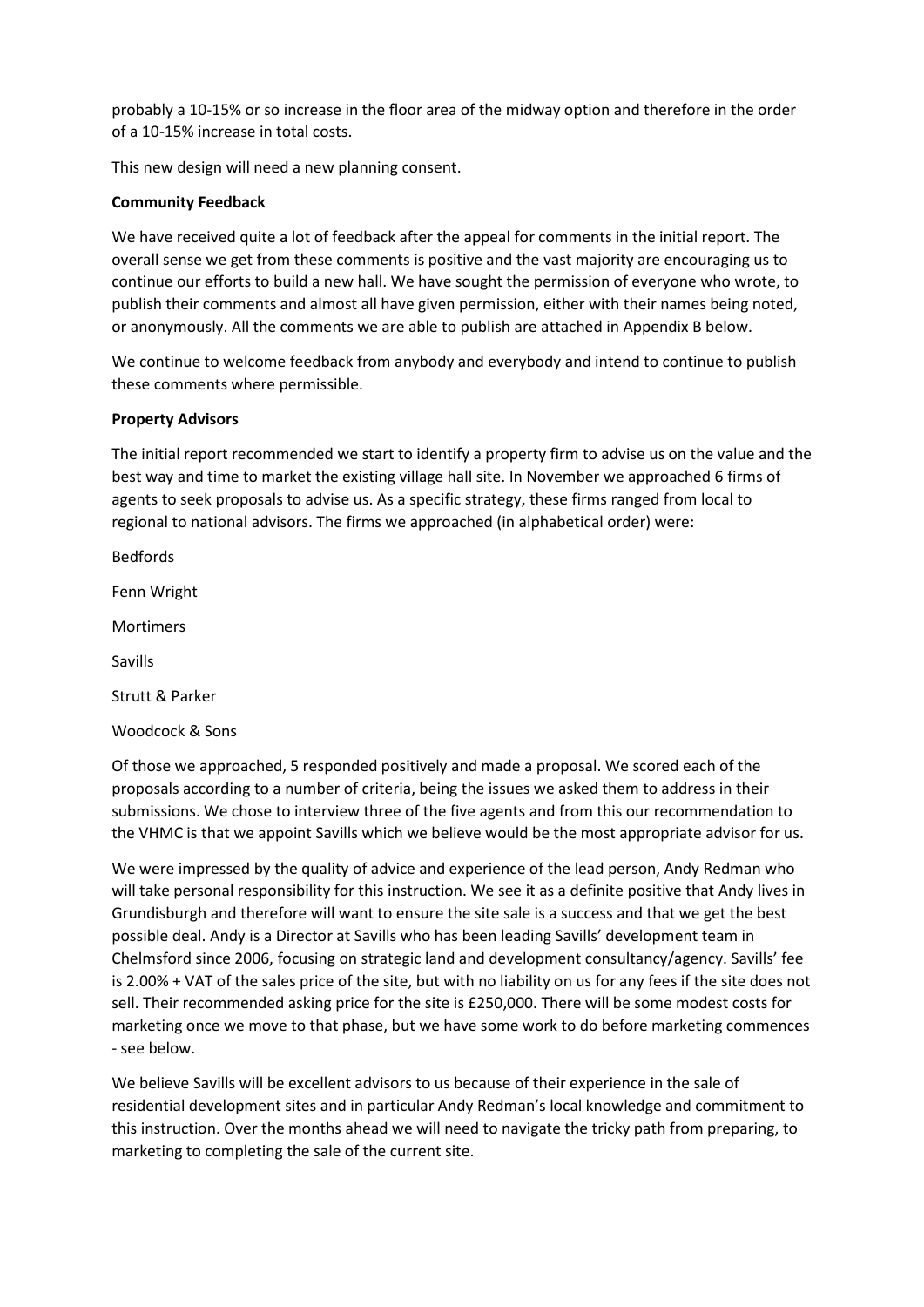#### Existing hall site: Planning Consent – demolition condition

The initial report referred to a condition of the existing planning consent for the site which restricts the developer from demolishing the existing hall until the new hall is ready for occupation. The arguments for seeking to remove this condition are set out in the initial report. The agents strongly advised we seek to have this condition removed as, in their opinion, it would severely restrict the level of bid we received and may, in extremis, make the site almost unsaleable. We will therefore instruct the architects to make an application to have this condition removed.

#### Existing hall site: Planning Consent – improvement

A few agents, in their proposals and interviews, commented that they thought it might be worth considering seeking a few minor changes to the existing outline consent to enhance the value of the site. It may be that a cart-lodge for each house might add value as would a re-arrangement of the design. As soon as we have formally instructed Savills as our agents, we will ask them to review this carefully with a recommendation as to what might be sought as an improved consent to give greater value to the site.

#### Registration of title for the existing hall site

The current title is not registered and having spoken to a few legal firms we will be instructing Ashtons Legal to start the process of registering the title. Ashtons gave a competitive quote and have the added advantage that Paul Whittingham is a partner and although not directly involved, he will ensure we get the very best service at all times. The agents have also recommended registration is undertaken ahead of any marketing to ensure a smoother sale process.

#### Finance

Finance is clearly a critical part of this project. If the village wishes to build a new hall costing more than the circa £500,000 we have on our balance sheet, then third party funding is required. Without pre-judging the outcome of any future community consultations (see below), it is prudent to assume that some level of funding will be required. Funding for this new build can be broadly placed into three categories:

Self help – raising our own funds through various activities

Grants – from third party organisations or individuals. This may be a series of modest grants or one substantial grant

Loan – seeking a long term loan from an entity which will need to be repaid over a period of time.

If anyone would like to volunteer to undertake any fund-raising activities in the village, their efforts and financial support would be most welcome.

We are pursuing a few opportunities at the moment concerning grants and one in particular is worthy of note. We have made an application to the Big Lottery and have not been rebuffed, but are at the very first stages of making a formal application. This is a notable change from their previous stance when they were approached specifically a while ago, at which time they declined to engage with us and their policy seemed to be not to support projects such as this. Big Lottery's change of policy is most welcome to us. Graham Parker (who lives in the village) runs a company which specialises in seeking grant funding for various entities and Graham has kindly agreed to assist us in the Big Lottery and any other major applications we make. We are asking the Big Lottery for a grant to fill the entire gap between our current assets and an (as yet assumed) cost of a new hall.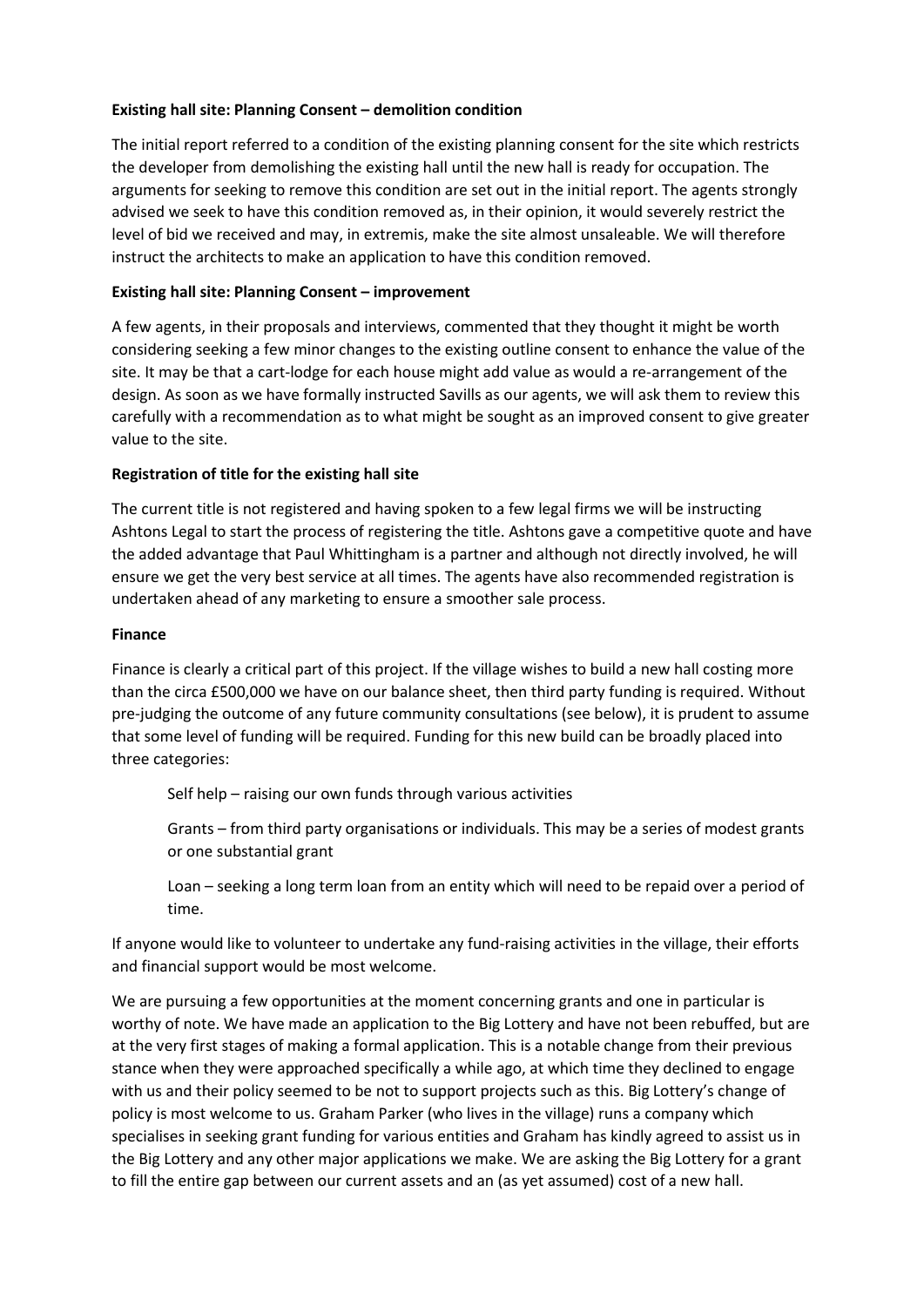It is our strong recommendation that notwithstanding any possible grants, we need to have as a working assumption that we will be unable to get any meaningful grants and therefore we need to assume that third party funding will need to be put in place. Clearly if we are able to obtain any grants, that will reduce the requirement to borrow. If, on the other hand, we only seek to borrow a lesser sum and assume we get some grants and they then fail to materialise, we will be unable to build the hall.

We are continuing to look at options for a substantial loan and this will be reported in the next update. The amount of the loan will be defined by the design chosen by the community.

For the avoidance of doubt, the VHMC has withdrawn its request to the PC for the PC to seek a PWLB loan. Whether another request is made by the VHMC in the future, will depend on the outcome of the public consultations.

#### Community Consultation

As proposed in the initial report, it is the intention to hold a series of village-wide consultations as early in 2019 as practical. The timing of these will be defined by the completion and costing of the current plans being prepared after the latest user group discussions. It may be appropriate to prepare a further option which shows a variation on these plans to give people a couple of alternatives. Once these plans have been (a) circulated to those who gave inputs, (b) costed by the Quantity Surveyor and then (c) a series of borrowing profiles prepared, we will then be in a position to plan and undertake the further consultation.

The three different bases on which we are likely to consult the community are for a hall which:

- A. Requires no further funding
- B. Meets the minimum user requirements
- C. Marginally exceeds the minimum user requirements

The reason for the third option (c) is to give some future-proofing over coming decades in anticipation of further growth in the community and changing requirements for the hall.

Comments are specifically encouraged on whether these three options are an appropriate mix for consultation.

#### Next steps

Instruct Savills as the existing hall site sale agents

Instruct Ashtons to register the title to the existing hall site

Consider any potential improved consent for the existing hall site and pursue with the planners

Make a planning application to remove the "demolition" planning condition

Pursue the Big Lottery grant application

Identify and analyse loan options

Finalise and cost the plans from the recent user group discussions

Undertake a community-wide consultation process on a few alternatives

Bryan Laxton

Steering Group, Chair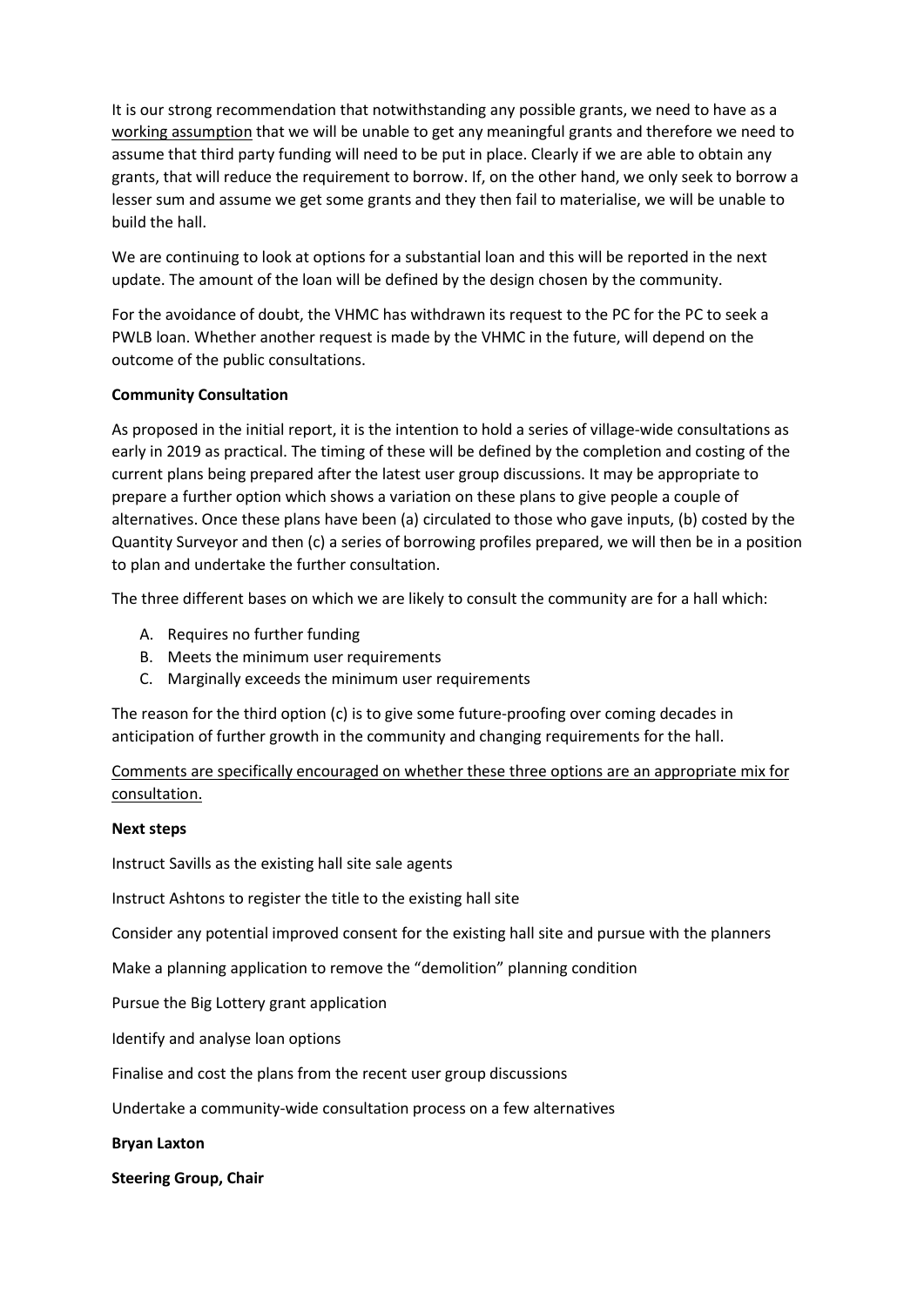# APPENDIX A

| Grundisburgh Village Hall – Notes on effects of overall floorspace reductions |                                                                                     |                                                                   |                                                    |                                                        |                                                                                                       |
|-------------------------------------------------------------------------------|-------------------------------------------------------------------------------------|-------------------------------------------------------------------|----------------------------------------------------|--------------------------------------------------------|-------------------------------------------------------------------------------------------------------|
|                                                                               | <b>Existing Hall</b>                                                                | Option A<br>(current proposal)                                    | Option B<br>(midway option)                        | Option C<br>(smallest option)                          | <b>Notes</b>                                                                                          |
| Overall floor area in sq metres                                               | 212                                                                                 | 343                                                               | 204                                                | 163                                                    |                                                                                                       |
| Capacity<br>(apprx, subject to licencing)                                     | 150<br>Seated in rows or<br>180 standing<br>(note inadequate<br>sanitary provision) | 170<br>Seated in rows or<br>200 standing<br>(all excluding stage) | 120<br>seated in rows or<br>140 standing           | 80 to 100<br>(dependent upon<br>building control view) | Some Building Control Officers will allow<br>disabled wc to double as female priority)                |
| Kitchen size in sq metres                                                     | 12.9                                                                                | 28                                                                | 15.1                                               | 15.1                                                   | Adequacy of kitchen can be assessed<br>comparatively against the kitchen in the<br>existing building. |
| Storage in sq<br>metres                                                       | 20.2                                                                                | 62.5                                                              | 22.1                                               | 14.6                                                   | Storage in all new options assumes mobile<br>staging                                                  |
| Carpet Bowls to club standards?                                               | Y x 2 mats<br>(assumes level floor                                                  | Y x 2mats                                                         | Y x 2mats                                          | <b>No</b>                                              | Option A Scheme depends on stage being<br>formed in mobile units                                      |
| Sanitary provision                                                            | Fem 2 wc<br>Male 1 wc & 2 urinals                                                   | Fem 4 wc<br>Male 2 wc & 2 urinals<br>1 Disabled wc                | Fem 3 wc<br>Male 1 wc & 2 urinals<br>1 Disabled wc | Fem 2 wc<br>Male 1 wc & 2 urinals<br>1 Disabled wc     | No disabled wc in existing hall.<br>Quality higher in new.                                            |
| Main Hall size                                                                | 127                                                                                 | 124                                                               | 102                                                | 81                                                     |                                                                                                       |
| Committee /small meeting Room                                                 | N                                                                                   | Y                                                                 | N                                                  | N                                                      |                                                                                                       |

### Options discussed in the Initial Report

# APPENDIX B

## Comments received following the Initial report dated 20<sup>th</sup> October 2018

This is a full and complete compilation of all comments that have been received, where permission to publish the comments has been given. Where there is an initial comment and then response(s), the initial comment is first and the response(s) then follow below

### Louisa Davies

Dear Bryan,

Having initially been a great supporter of a new hall, I was totally horrified at the overblown outcome in terms of what was considered needed and the costs. Thankfully that is now being addressed.

I am very much of a mind that just as with one's own house, the village should look to spend what it can afford to purchase and then run. My thoughts are to consult as widely as possible with other village hall committees. For relatively new builds it would be useful to compare purchase budgets, funding methods, design success and failure etc. Also it would be interesting to know what use really does get made of village halls - there being so many there is a lot of competition as event venues. Some may be very successful - perhaps a regular bar combined with a sports hall in a large village. Care should be taken to note the different circumstances. Local demographics and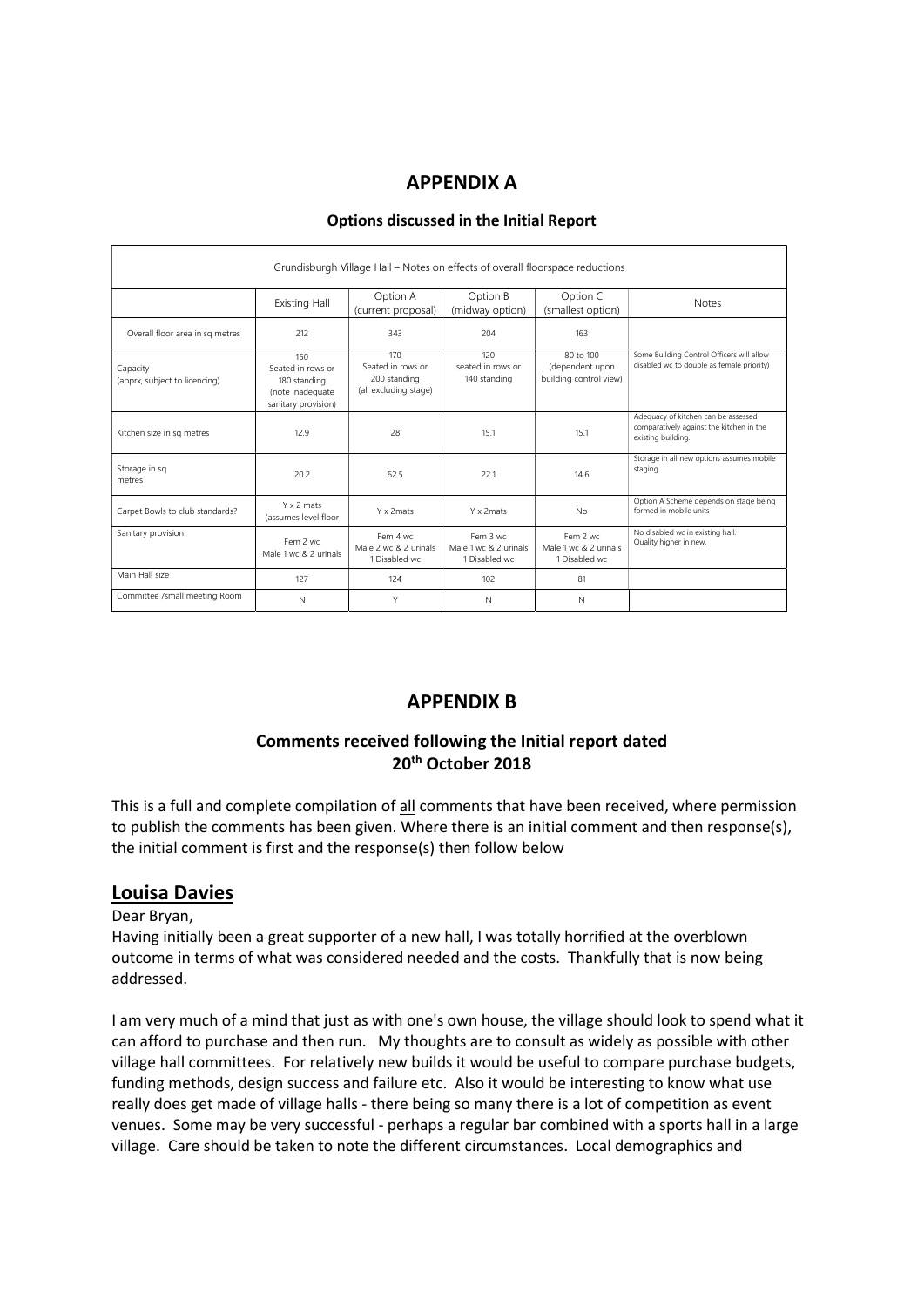infrastructure all play a part. There is a Suffolk village halls website and Suffolk Acre to refer to I believe?

Potential users should of course be consulted but do carry the risk of talking up their level of use and needs.

Yours sincerely, Louisa Davies

Louisa

Many thanks for taking the time to drop me a line. I am keen to get as much feedback as possible because guessing what the "silent majority" want is a tough game to play!

I am not sure if you were at the PC on Monday, but one of my points was that developments like this are always an iterative process. Indeed even people's own small extensions at home start with a wish list, reality then hits when the cost is higher than you hoped and so you go back to the architect and ask if there's any way to trim the cost. Peter Kendall gave the various users what they asked for and the cost (to some people, but not all) seems too high.

My proposal is that I go back to the user groups, ask how much less space they can live with and see where we come out on those costs. It will then be a balancing act between user requirements and cost.

Your suggestion as to comparing our new hall with others is a very good one. I know Peter Kendall has done some work already but there is more we can do.

I am comforted by our Architect who has designed many, many village halls in the area and so knows more than probably anyone else about their designs and successes and failures. Many thanks Bryan

## Monica Begg

Dear Bryan,

Great to hear that the plans for the new village hall are still ongoing. We were beginning to think that it would never happen.

I feel a village our size should be able to accommodate a decent village hall fit for purpose. The current hall is too old and dated and nobody wants to go there in the Winter months, as it can never be heated properly.

I would be happy with the larger hall, although my only concern is that there should be a smaller room for groups like our bridge club, or the possibility of splitting the main hall into two parts.

If it means having to fund raise to get grants to help towards the costs, then I personally would be happy to help. Maybe, next year's Hidden Gardens' profits could be earmarked for the project! I was happy too with the proposal for a loan from the Parish Council, payable by homeowners through their rates.

Keep up the good work and look forward to hearing more about the proposals in the New Year.

Regards

Monica Begg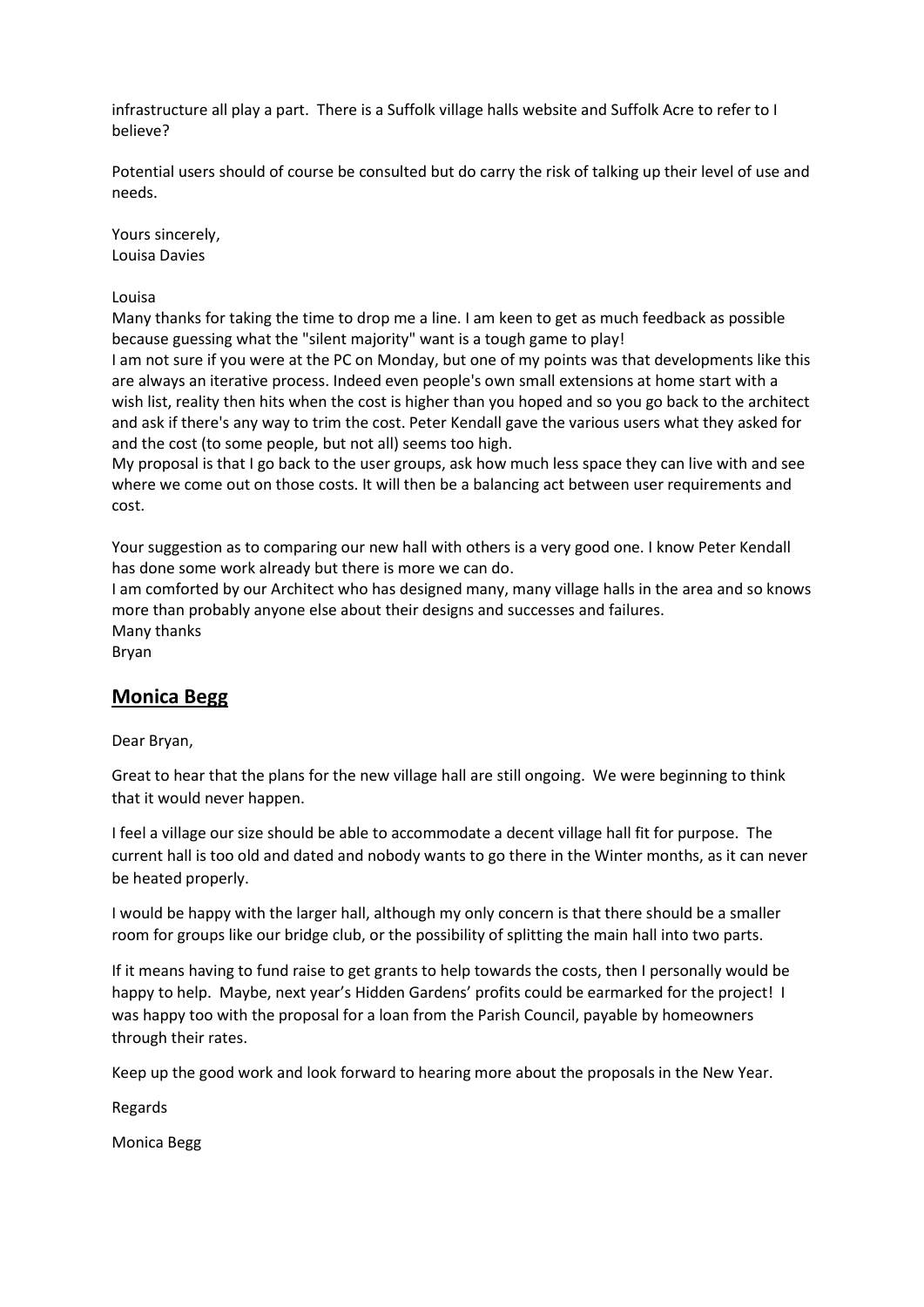# Steve Sim

1 Sent: 14 November 2018 18:03 Dear Bryan

I have just read your report on the next steps regarding the new village hall.

I was very encouraged that you have taken this on and are looking for the best option to enable the building of the new hall to proceed.

 My family have used the old hall many times over the years and have happy memories of it, but the village really does need a new one.

 I very much hope that your studies will show that something along the lines of the initial proposal for the new hall will be affordable.

 I am aware that there is a small but very vociferous group of objectors who seem to be doing their best to make it difficult to proceed, but I believe that the "silent majority" in the village really hope that this project will proceed.

Best wishes

Steve Sim

#### 2 Date : 15/11/2018 - 08:51 (GMTST) Steve

Many thanks for taking the time to drop me a line. I am keen to get as much feedback as possible because guessing what the "silent majority" want is a tough game to play!

I am not sure if you were at the PC on Monday, but one of my points was that developments like this are always an iterative process. Indeed even people's own small extensions at home start with a wish list, reality then hits when the cost is higher than you hoped and so you go back to the architect and ask if there's any way to trim the cost. Peter Kendall gave the various users what they asked for and the cost (to some people, but not all) seems too high.

My proposal is that I go back to the user groups, ask how much less space they can sensibly live with and see where we come out on those costs. It will then be a balancing act between user requirements and cost.

One of my concerns is that building costs are escalating at an alarming rate and so time really is money in this instance.

Anything you can do to get the "silent majority" to make their voice heard would be a very worthwhile exercise and hugely helpful to me. This would include dropping me a line with support/comments/suggestions and indeed constructive criticism.

Many thanks

Bryan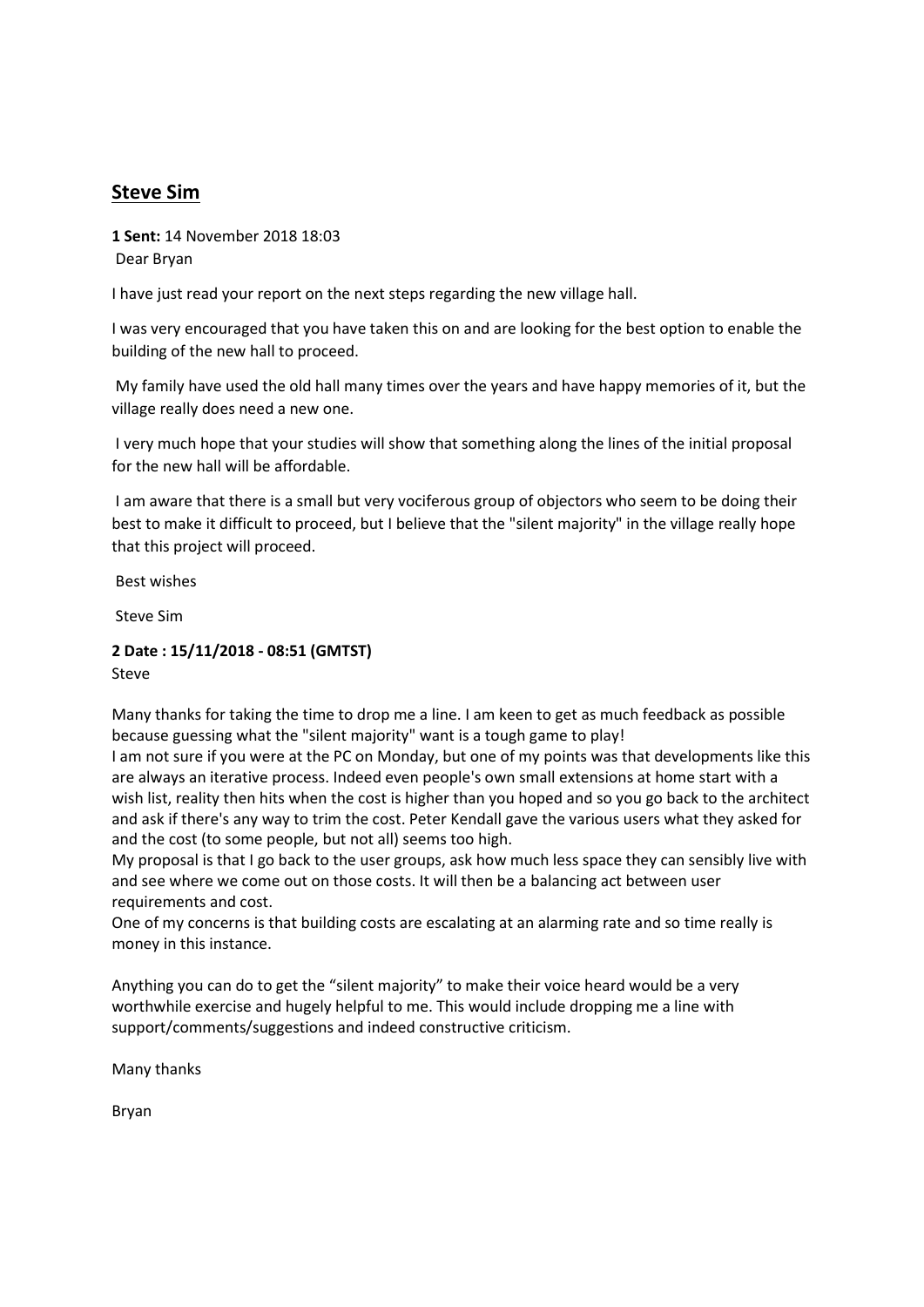#### 3 Sent: 16 November 2018 20:31.

#### Hi Bryan

Thanks for your reply.

I have a few comments on the new hall which I hope you will find useful.

My family have been regular users of the existing village hall over the 37 years we have lived in Grundisburgh - so we really appreciate the value of a village hall to the local residents.

We have used it for family parties - christenings, children's birthdays, 40th birthdays, reunions, attended numerous village meetings (parish council, history society, youth club, dancing), and every GADS panto and play since 1981.

For us, and many people in the village, a good hall is an essential village amenity.

GADS is a special case as one of the user groups and their needs should be given high priority. We are not currently members, but over the years my wife, 3 children and several grandchildren have been in plays or pantos. GADS is not just a society for amateur dramatic types, many families in the village have been involved over the years when their children have taken part in the annual pantos. GADS is a village institution and their needs should be given a high priority, eg stage, seating, provision for lighting, storage, changing rooms etc.

#### MAIN HALL.

The main hall should be at least the size of the current one. losing the existing row of pillars will help. The hall is big enough for most events, family parties, GADS plays (although some panto performances are a squash), but has been inadequate for some events such as important village meetings, and some dances.

### STAGE

A permanent stage would be preferable if possible, but if the overall design/budget does not permit it is important that it is easy to install, eg for GADS plays or bands at dances/parties.

#### KITCHEN.

A good kitchen is important for any events involving catering. The current kitchen is probably big enough for most circumstances. The ability to prepare teas/coffees for large numbers of people is needed (ie plenty of hot water easily provided).

The serving hatch (don't laugh) comes in very useful for handing food/drink through from the kitchen into the hall.

#### HEATING

The heating in the current hall is hopeless. For winter events someone has to go up to the hall two hours early to turn it on. The gas meter has caused problems at several events in the past couple of years (not working properly despite swallowing coins).

### 2nd Meeting Room

If savings have to be made, a second meeting room is lower priority than a good main hall and kitchen. After all, we do have the Parish Rooms for smaller meetings.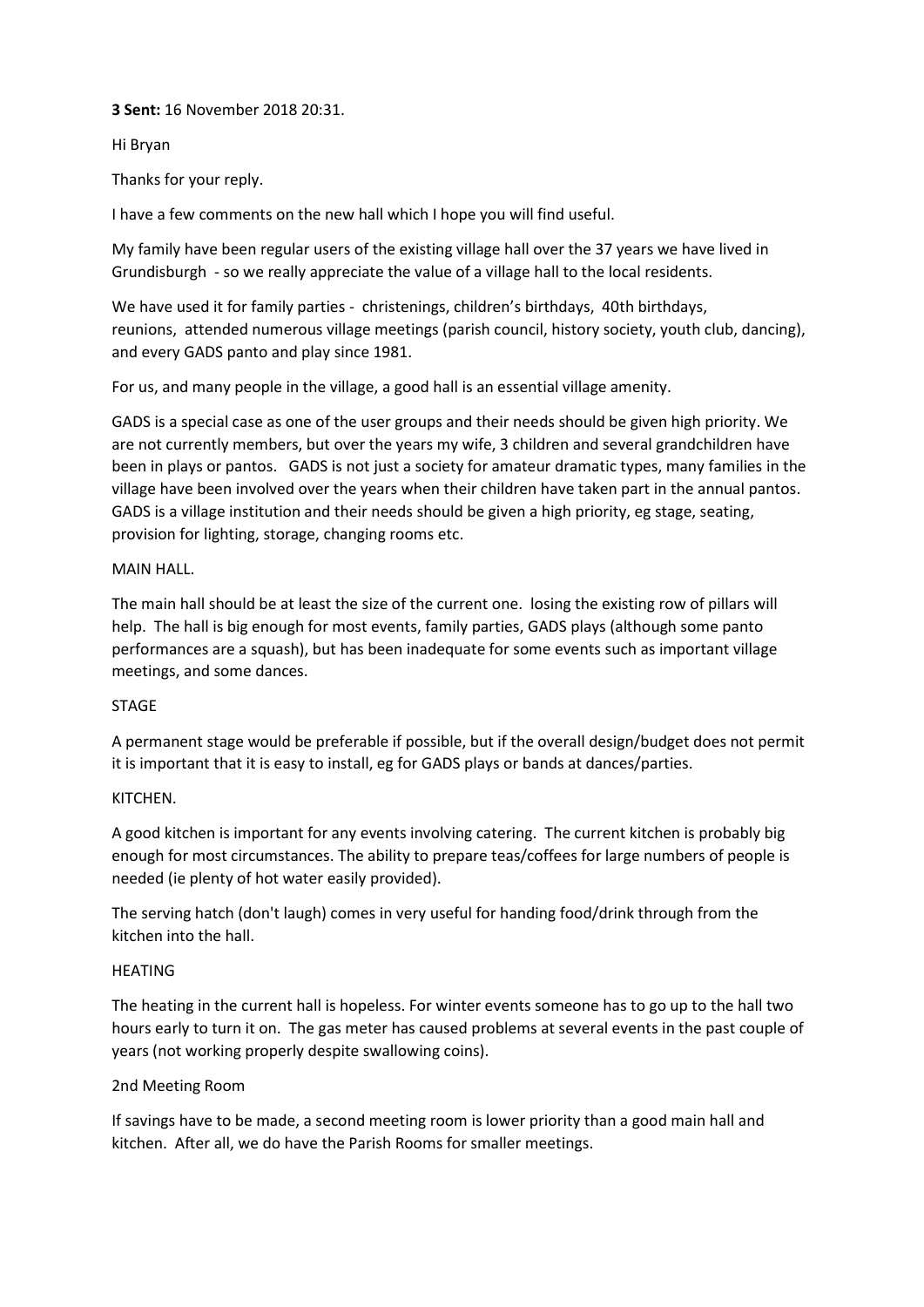#### TOILETS

My wife would suggest that more space is devoted to the ladies. There is often a queue at the ladies in the existing hall when there are a lot of people at the hall.

#### CAR PARK

If it comes down to a decision about whether we actually need a new hall or not - the parking provision at the current hall is hopelessly inadequate and causes a lot of problems for both users and the residents of Post Mill Gardens.

#### EXTERIOR DESIGN

The new hall will be in a most prominent position so the exterior design is important.

Best wishes,

Steve Sim

#### 4 Steve

Many thanks for taking the time to drop me a line – all very helpful stuff. I am in the process of speaking to all the main user groups with the aim of pulling together an acceptable design to fit all needs, but perhaps not giving everyone everything they have asked for previously.

It will be interesting to see if we can produce a design acceptable to all, but within a smaller budget. Regards

Bryan

### Anonymous - P

Hello Bryan,

I have taken the time to read your report on our new village hall. I am just writing to thank you for your input & time that you have given. It is great to see someone trying to get all parties moving forward on a positive note. I'm sure that there are many individuals similar to you that have donated their time and efforts for free and they should be commended as well. I believe the whole project is very positive for our village and although I have no wish to have direct involvement with the project I fully support everything that you are proposing. I will look forward to hearing the next progress report early in 2019.

Good luck!

P

## Anonymous - R

My wife and I have just read your 15 page initial report which I printed off. For so long despite the V.H.M.C.'s good intentions things seem to have stagnated and sometimes presented contentious things for consideration which prompted some despair and argument. I do hope that all the 'village' reads your report and that you get their support.

Good Luck and looking forward to things moving quicker now, although I realize there are obstacles to overcome .

Regards R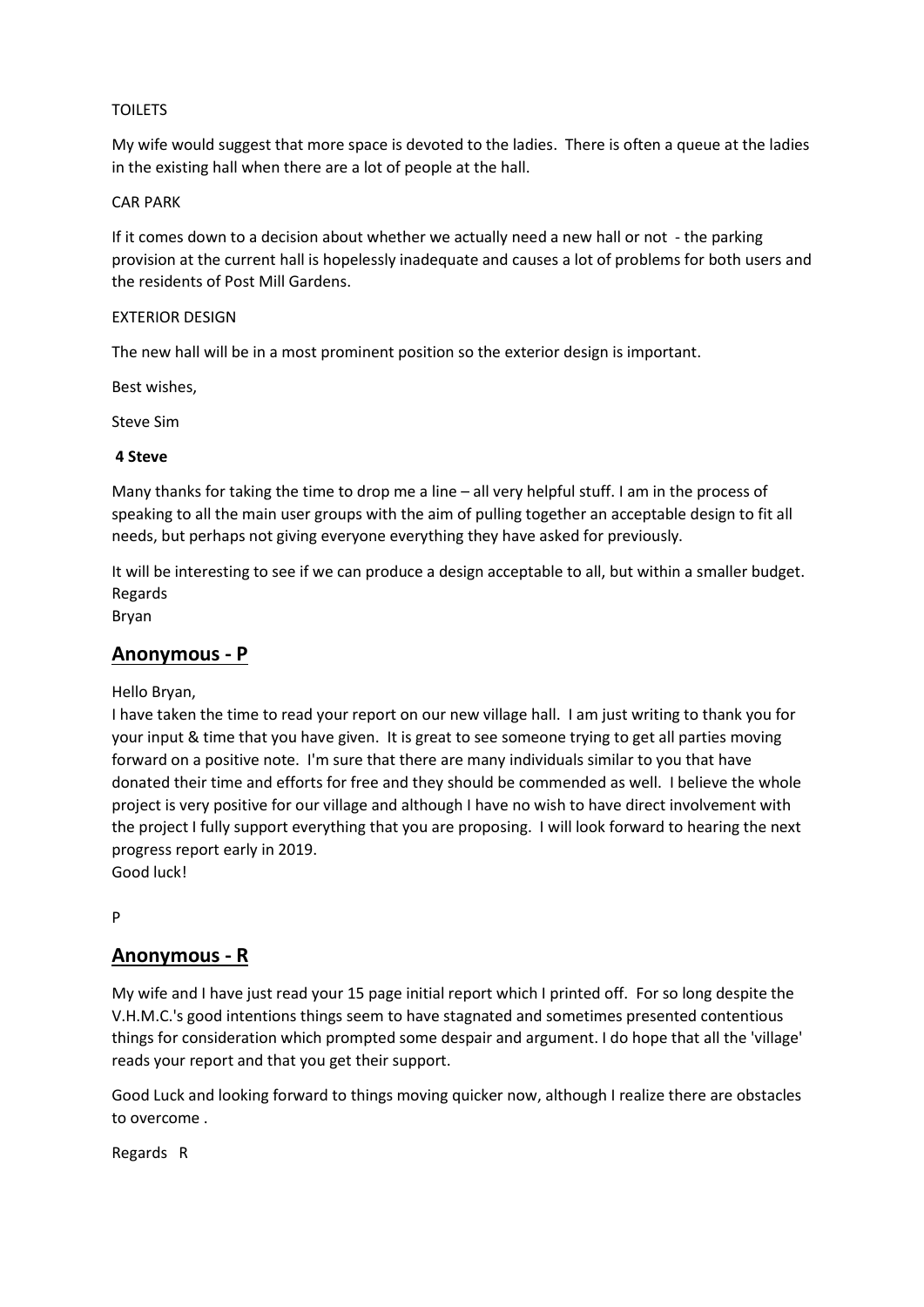#### Dear R

Many thanks for your words of support.

If you wanted to help in any way, I would ask if you could assist in getting the "silent majority" to makes their voices heard.

Just for my own research, are you in principle in favour of borrowing if we need to and if so, does it depend on the amount or are you against any borrowing of any kind?

Regards Bryan

Bryan,

Thanks for your reply, I would certainly be against borrowing any large sum of money from the PWLB as has been suggested to build Type 'A' VH . This would put an onus on every household, including those who will never use the hall. Regarding the loan and interest, as aging pensioners we like to make our own decisions where our money is spent, not have it spent by possibly an affluent few.

We really do not feel there is a need for the large version, the days of a village needing such a place have gone, even the current hall is not always suitable for smaller clubs and groups. 'B' or 'C' would be our choice, a decision being made when costs and available finances are known, having said that , not really happy with borrowing any large sum.

Hope this is of some help Regards R

## Anonymous - B

Dear Mr. Laxton,

Your e-mail placed on the Grundisburgh Village website requested comments and observations on the paper that you presented to the Grundisburgh PCC / NVHMC.

After attending two meetings of the PCC earlier this year I thought your paper was very constructive and provided a way forward. I have the following comments for your consideration :

Gaining Community Engagement and general agreement to the project is vital. You may have seen the article entitled "Village hall project in "full swing" with £75K left to raise by Christmas" that appeared in the East Anglian Daily Times on Thursday November 22, 2018 and relates to Westleton. A goal to raise £240K in a village of approximately 350 people illustrates serious engagement and financial commitment.

Your report articulates the financing options going forward with respect to gaining advanced cash for the existing Village Hall site, valued at approximately £200K. As you discuss neither option is very attractive and would probably result in punitive costs, even if available. An alternative, which would require Community Engagement and an initial financial commitment, would be to offer to the people of Grundisburgh a Debenture type investment as a bridging loan, for say three years, secured on the existing and new site, repayable when that site is sold. I am not sure if a Debenture is the correct name for this type of instrument but as a means of financing it could be fairly low cost, assuming community uptake. If Westleton can raise £240K I would have thought that Grundisburgh, with a population of approximately 1,600, could manage £200K or more.

I trust the above comments are helpful. Yours sincerely B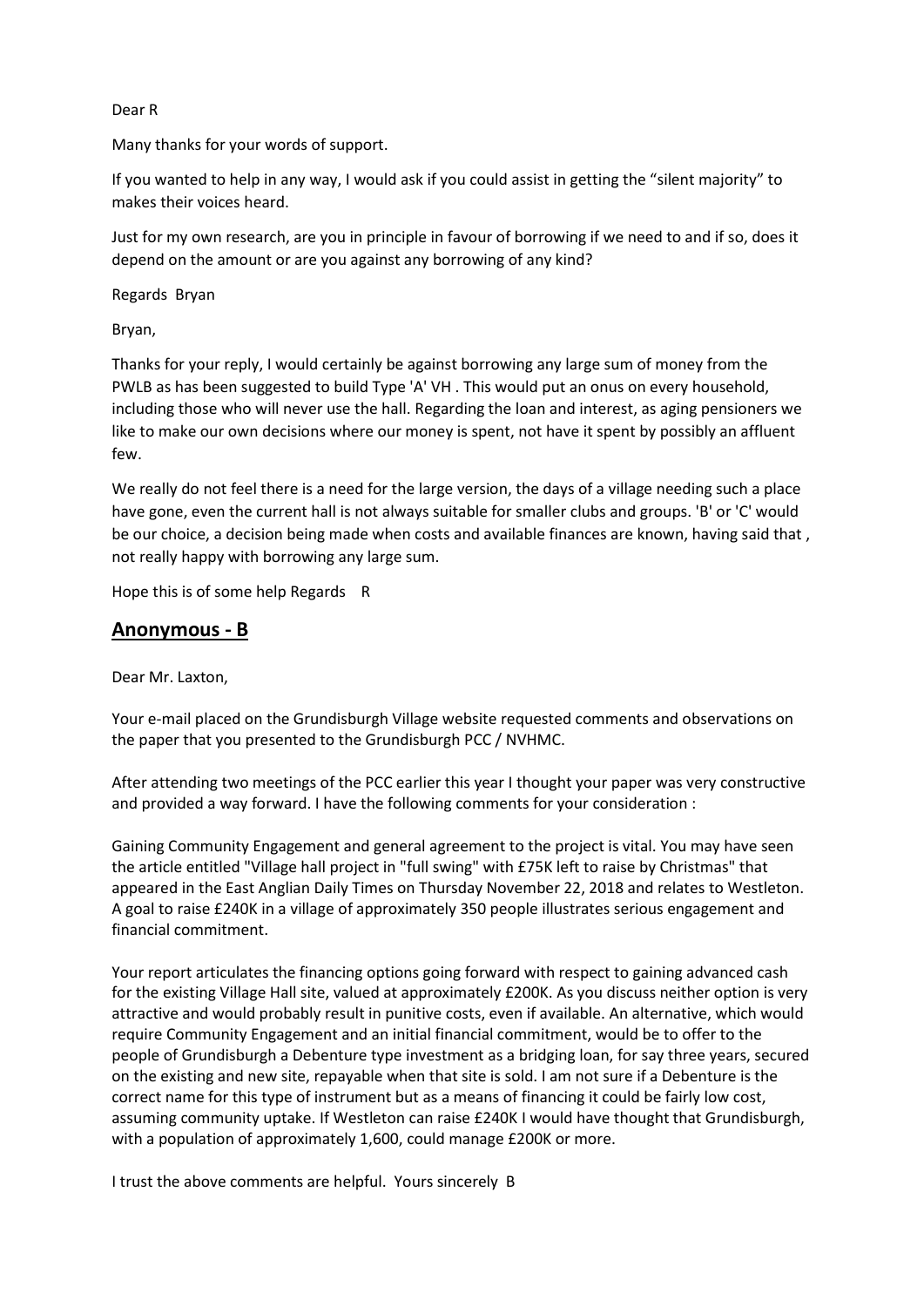#### Dear B

Thank you for your email and positive comments.

I am very keen on getting as much community engagement as possible, but I think we have a few bridges to build before we can expect full support. I am determined we will be open with everyone and I am committed to informing people of where we are at each step.

I hadn't seen the article on Westleton and found it fascinating. I believe we may (before my time) have tried the Big Lottery before, but we will certainly try again.

The idea of a village debenture is interesting, but I suspect our biggest challenge will be the long term gap between what we need (yet to be determined) and the assets we currently hold. I believe there is a way around the issue of the illiquidity for the existing site but we definitely need to find a way to keep any third party borrowing to a minimum.

I will pursue the Westleton example and see what we can learn from that.

Bryan

# Bob Crouch

Bryan

Thanks for producing the report on the Village Hall. It was very thorough and professional.

I would like to fully support your approach on the way forward. The current village hall is obviously untenable in the long term so we need to find a solution which finds wide support.

The current proposal may be great if the financial burden was less, but given current conditions, it needs to be re-considered. Your suggested alternative options look promising and I support continuing investigation along the lines of the report. I also agree with giving local contractors and volunteers the opportunity to get involved.

I am happy to allow public use of my comments as necessary.

Regards Bob

## Lynda and Hugh Bridges

#### Dear Bryan

We wish to offer you our full support in carrying forward the New Village Hall plans set out in your thorough and comprehensive email. It is an ambitious project for our village and your proposal for further consultation with the user groups and consideration of alternative ideas and plans for the building is an excellent one that will hopefully bring together an acceptable and cost effective solution.

As we understand from your email, there is inevitably going to be a funding gap between the 'accessible money' and the cost of the final build. We feel that as long as all possible grants, charitable and lottery funding and offers of help from local trades people is sought, then obtaining a loan is in our opinion a sensible option in order to move the project forward. That way everyone would be making a contribution to a building which will benefit us all and will be fit for future generations in this village.